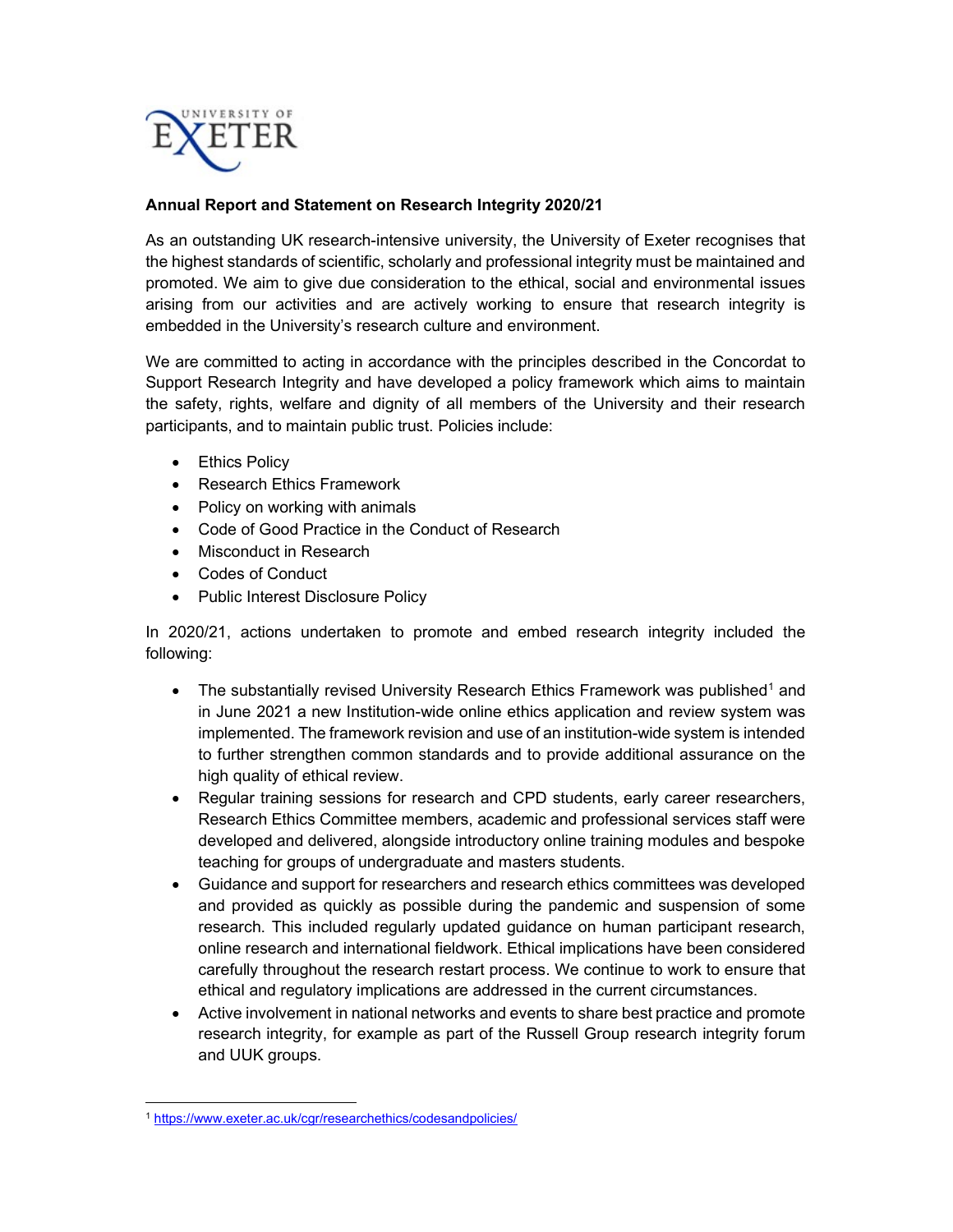- The University agreed to become an institutional supporter of the UK Reproducibility Network; the appointment of an academic lead is underway and a local group of researchers continued to work on related initiatives. A group of postgraduate research students received funding for and delivered a conference on research ethics (REC2021) in June 2021.
- University groups on the responsible use of metrics (the University of Exeter is a signatory to DORA), researcher development and open research continue to develop proposals to enhance the research culture at the University. The leads on research culture and research integrity work closely together to prioritise and develop plans on embedding a positive research culture.
- A research data management roadmap was developed and is in implementation. More options for data storage and management have been introduced, along with additional guidance for researchers. Further work on archiving and on possible mechanisms for data audits (such as the 3-3-3 model) is underway.
- Preparation for the REF submission encouraged broader discussions on research integrity and recognised the contribution of individuals and researcher-led initiatives in promoting research integrity and, for example, reproducibility and open research. 99.8% of REF submission staff were ORCID registered.
- The University Ethics Committee and the Dual Assurance portfolio on Research Integrity, Ethics and Governance continues to provide oversight of activities and assurance for the University's governing body.
- Ongoing implementation of improved research governance and regulatory compliance processes, particularly on health research sponsorship, clinical trials, human tissue and animal research.
- A new policy on Export Controls was introduced and a number of training sessions provided. Work continues to raise awareness of these controls and on other aspects of the Trusted Research agenda, including cybersecurity.
- The Research Ethics and Governance Team continue to work with colleagues across multiple departments and teams on, for example, compliance, quality assurance frameworks and data management.
- Resource for research governance and compliance is provided on a recurrent basis

The University Ethics Committee and the Dual Assurance portfolio on Research Integrity, Ethics and Governance continues to provide oversight of activities and assurance for the University's governing body. During the 2020/21 year, both groups regularly considered a risk register and associated planned actions, received updates on the actions described above and approved policies where required. The groups also received annual reports from the University's Research Ethics Committees and reports in relation to regulatory compliance.

During the year, a second review of the circumstances surrounding a correction to a published paper took place; no further action will be taken. A preliminary review was undertaken in response to a complaint about an online survey; no evidence of research misconduct was found and no formal investigation commissioned but a lessons learned exercise was undertaken with the relevant research ethics committee.

Advice and support has been provided in response to a number of researcher queries, for example in relation to authorship practice. Varied routes for researchers to seek advice and for reporting concerns are promoted although this will be a focus for further work in 2021/22.